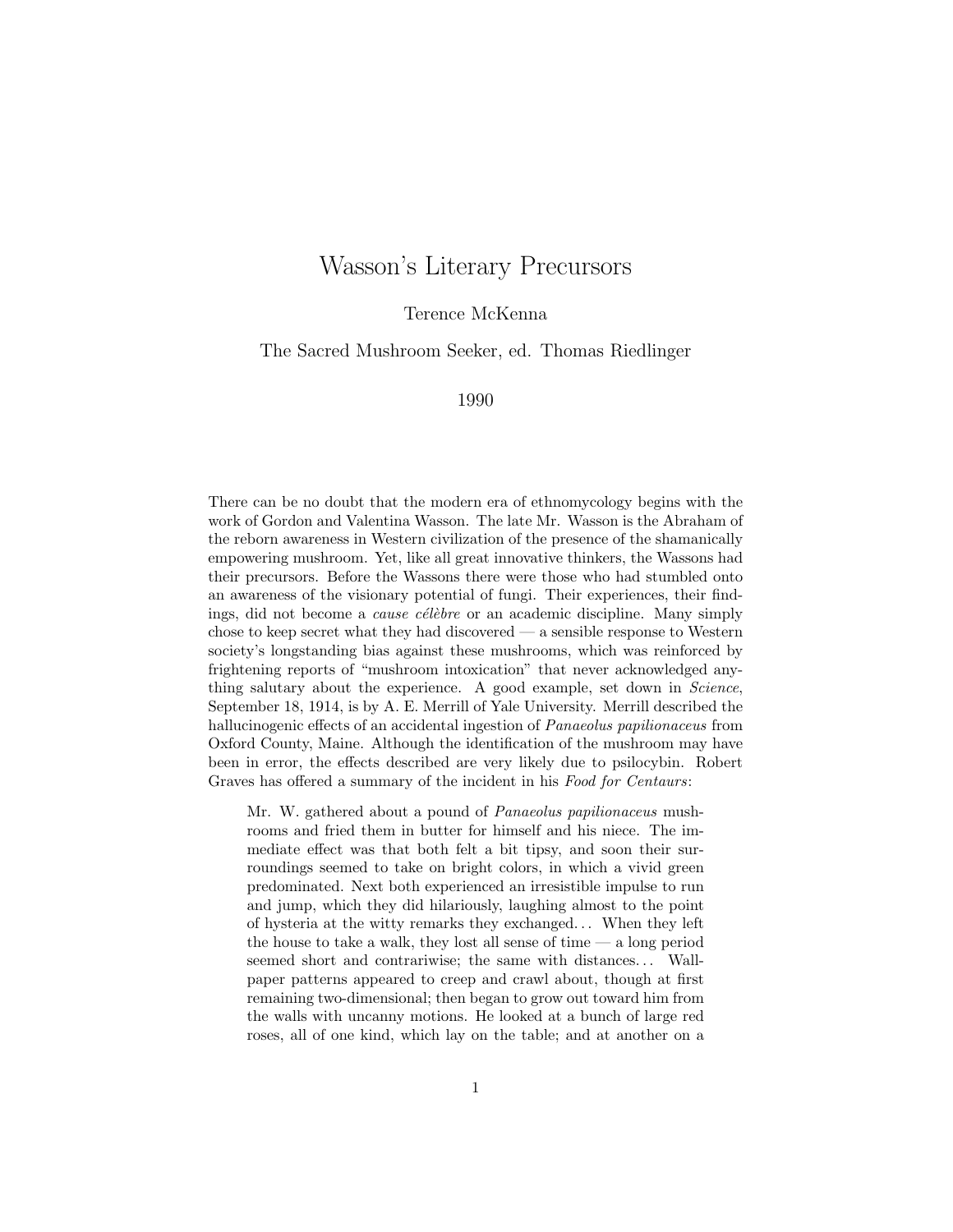writing-desk. At once the room seemed to fill with roses of various red colors and many sizes in lavish bunches, wreaths and chains.

Feeling a sudden rush of blood to his head, he lay down. Then followed an illusion of countless hideous faces of every sort and extending in multitudes over endless distances, all grimacing at him rapidly and horribly, and colored like fireworks — intense reds, purples, greens and yellows.

It would be difficult indeed for any voluntary user of hallucinogenic fungi to openly defend such effects as desirable, even for artistic inspiration. Instead, the inclination was for the mushroom cognoscenti to keep silent. Yet some, it appears, found a way to safely publicize their personal familiarity with psychoactive mushrooms, by disguising it as literary fiction. It is useful for us now, in the expanded intellectual arena that ethnomycology has created for itself, to examine those brave futurists of the past who anticipated what Gordon Wasson made explicit — that is, the presence of an awesome spiritual power resident in the visionary fungi, resident in psilocybin.

The Wassons acknowledged a few of these "literary precursors" in Mushrooms, Russia and History. One was Lewis Carroll, whose 1865 masterpiece Alice's Adventures in Wonderland includes an interesting section in which Alice eats pieces of a mushroom that causes her to alternately shrink and grow. The Wassons observed:

All of Alice's subsequent distortions, softened by the loving irony of Lewis Carroll's imagination, retain the flavor of mushroomic hallucinations. Is there not something uncanny about the injection of this mushroom into Alice's story? What led the quiet Oxford don to hit on a device so felicitous, but at the same time sinister for the initiated readers, when he launched his maiden on her way? Did he dredge up this curious specimen of wondrous and even fearsome lore from some deep well of half-conscious folk knowledge?

The possibility that Carroll may have drawn on a personal experience with psychoactive mushrooms is not acknowledged by the Wassons. Instead they proceed to develop convincingly their thesis that he got his inspiration from a different source: Mordecai Cooke's Plain and Easy Account of British Fungi (1862). This book included what the Wassons call "horrifying accounts of the amanita-eating Korjaks" of Siberia, who, upon eating this mushroom (Amanita muscaria), experienced "erroneous impressions of size and distance" among other psychoactive effects.

Interestingly, the Wassons ignored a significant piece of evidence that strengthens the case for their thesis considerably. It is found in the beginning of the scene in which Alice encounters the magical mushroom:

There was a large mushroom growing near her, about the same height as herself; and, when she had looked under it, and on both sides of it and behind it, it occurred to her that she might as well look and see what was on the top of it.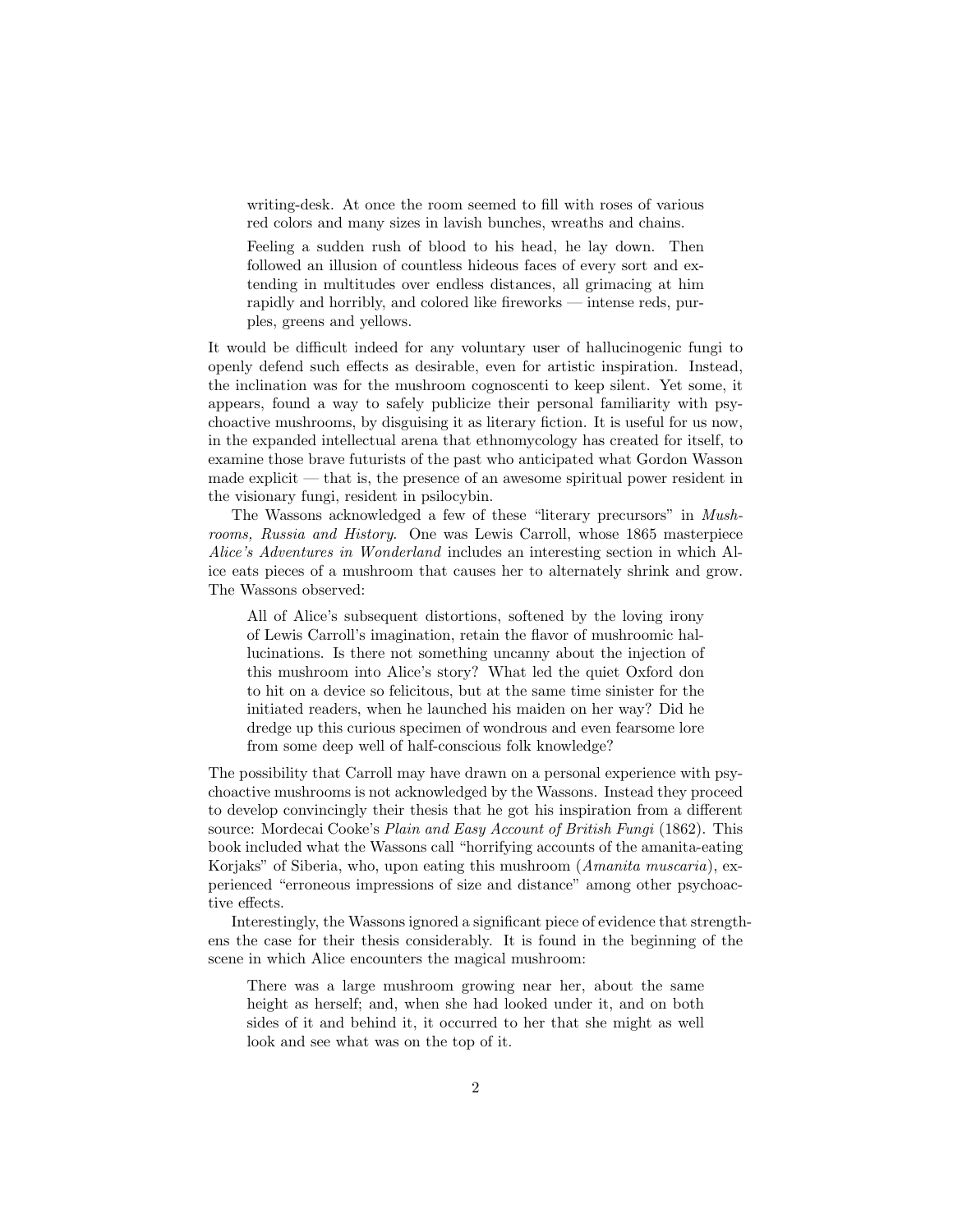She stretched herself up on tiptoe and peeped over the edge of the mushroom, and her eyes immediately met those of a large blue caterpillar that was sitting on the top with its arms folded, quietly smoking a long hookah and taking not the smallest notice of her or of anything else.

At the time the Wassons wrote Mushrooms, Russia and History they did not know of another, more relevant book by Mordecai Cooke, The Seven Sisters of Sleep (1860), which discussed seven major varieties of psychoactive substances. Included among them are both Amanita muscaria and cannabis, united by Carroll in one striking image of a hookah-smoking caterpillar perched on a mushroom with magical properties.

Also in Mushrooms, Russia and History, the Wassons acknowledged an interesting psychoactive mushroom story written by H. G. Wells in the late 19th century. "The Purple Pileus" tells the ostensibly fictional tale of one Mr. Coombes, a meek, henpecked man who tries to kill himself by eating what he thinks to be a poisonous mushroom he finds in the forest. This mushroom, writes Wells, is "a peculiarly poisonous-looking purple: slimy, shiny and emitting a sour odor." When broken by Coombes, its creamy white inner flesh changes "like magic in the space of ten seconds to a yellowish-green color." Its taste is so pungent he almost spits it out. Within minutes, his pulse starts to race and he feels a tingling sensation in his fingertips and toes. Then, before he can pick more purple pilei from a cluster he sees in the distance, Coombes is distracted by the mushroom's full effect. It induces a powerful change in his psychology for several hours, transforming him into a veritable lion. He rushes home, gaily singing and dancing, to confront his wife. His eyes as he enters the house are described as "unnaturally large and bright." After frightening off his wife's boyfriend and earning her lasting respect, he falls into a "deep and healing sleep."

The Wassons make it clear, in their analysis of Wells' story, that Coombes had not eaten Amanita muscaria. Instead, they conclude, Wells had "filled out the necessities of a given plot by inventing the needed mushroom." They do not suggest, and apparently never considered, that Wells' purple pileus may have been a thinly disguised Psilocybe mushroom. Like Psilocybe, it changes color when broken; has a markedly pungent taste when eaten fresh; often grows in clusters; quickly causes profound psychological and somatic effects, including dilation of the pupils; and induces deep sleep as an aftereffect. Also worth noting is that Wasson later, in 1978, made much of a psychoactive fungus' purple color in The Road to Eleusis: Unveiling the Secret of the Mysteries, where he and coauthors Albert Hofmann and Carl A. P. Ruck argued convincingly that the sacramental drink imbibed at Eleusis contained the psychoactive fungus Claviceps purpurea. According to them, the purple color of the vestments of the priests who conducted the mysteries was identical to, and therefore emblematic of, this fungus, which grows throughout Europe.

Could Wells have been personally familiar with the effects of Psilocybe, Claviceps, or some other species of hallucinogenic mushroom? Certain others of his stories seem to resonate with insights that may well have been derived from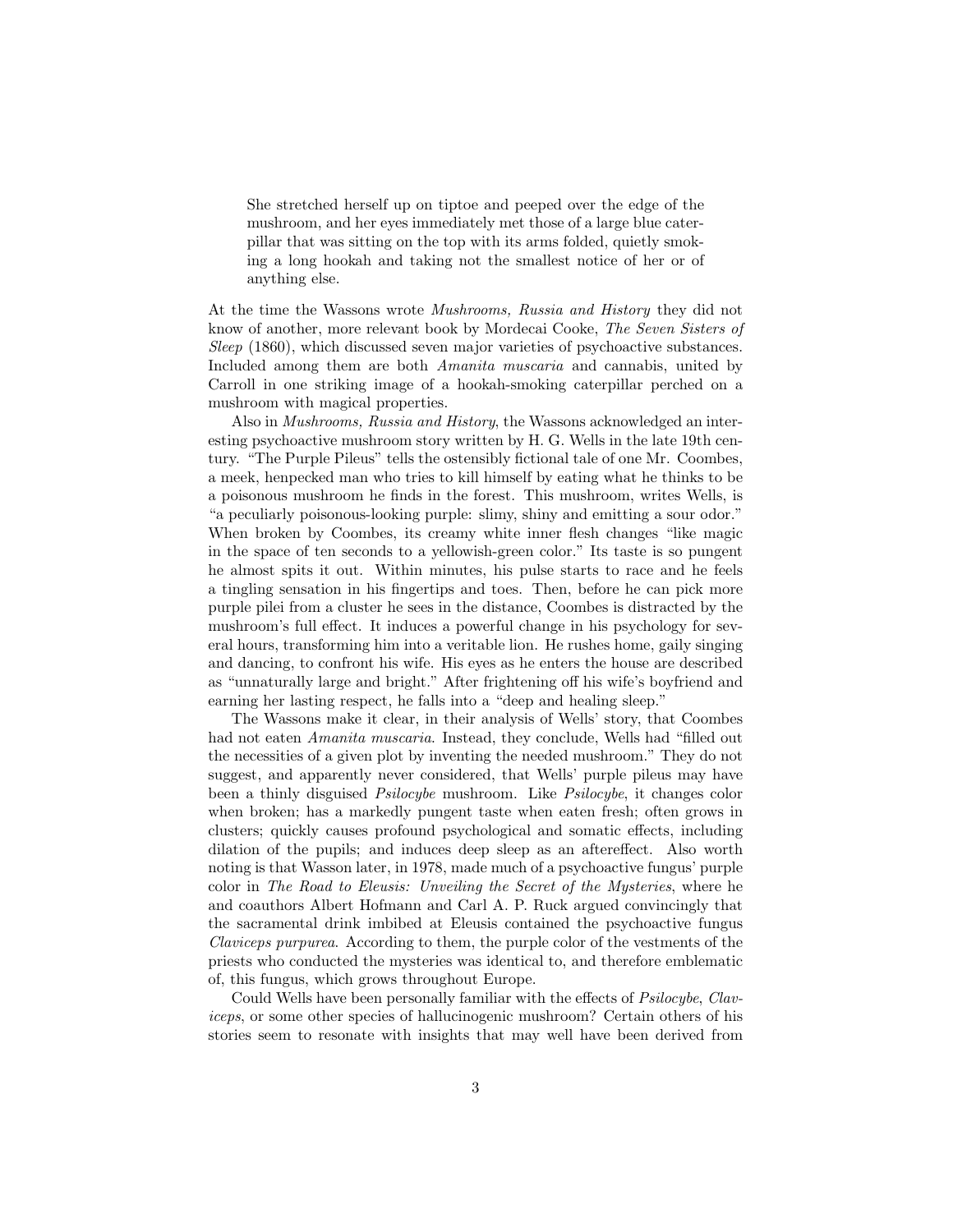such experience. In "The Plattner Story," for example, the title character finds himself transported to an eerie, hallucinatory "Other-world" with a green sun, where the left and right side of his body are transposed. The green illumination is consistent with the previously cited experience of Graves' Mr. W., whose "surroundings seemed to take on bright colors, in which a vivid green predominated" when he ate what were reported to be *Panaeolus papilionaceus* mushrooms. The transposition of Plattner's body reminds one of Alice's adventures "through the looking glass," since mirrors cause a similar transposition; modern theories are that hallucinogens shift emphasis from left- to right- brain thinking. Of equal interest, this "Other-world" coexists with ours and is accessible to us when our perceptions are enhanced. "It seems quite possible," wrote Wells, "that people with unusually keen eyesight may occasionally catch a glimpse of this strange Other-world about us." Another Wells story, "The New Accelerator," tells of a man who takes a drug that speeds his metabolism to such a degree that the world around him appears to be standing still. The impression of "stopping the world" is another effect that occurs with hallucinogens, though Wells compares it instead to the effect of nitrous oxide: "You know that blank nonexistence into which one drops when one has taken "gas,"" says his protagonist. "For an indefinite interval it was like that." The possibility that Wells experienced psychoactive substances is therefore compelling.

An even stronger case can be made for Wells' contemporary John Uri Lloyd, who almost certainly had personal awareness of the psychoactivity of psilocybincontaining mushrooms. The first publication date of his crypto-discourse on psilocybin, Etidorhpa, is 1895, nearly 60 years before the Wassons' first trip to Huautla. There is ample evidence, both circumstantial and prima facie, that Lloyd had experienced intoxication by psilocybin. Lloyd was a  $\hat{f}$  and  $\hat{f}$  are siècle character, both a competent pharmaceutical chemist and a man with a passion for occult literature and speculation. According to Neal Wilgus, author of the introduction to both later editions of Etidorhpa, Lloyd was born in West Bloomfield, New York, on April 19, 1849 — the eldest son of a civil engineer and a descendant of Governor John Webster of Massachusetts. His family moved to Kentucky and then to Cincinnati. It was there, at the age of 15, that John Uri Lloyd began to learn the drug trade. He became the laboratory manager of a drug firm and later became a partner in the company. Lloyd and his brothers published a quarterly journal, Drugs and Medicines of North America. Later he was to participate in the establishment of the Lloyd Library of Botany and Pharmacy. To this day, in the field of phytochemistry, the preeminence of the journal Lloydia is a testament to the Lloyd brothers' passion for pharmacology and pharmacognosy.

John Uri's brother, Curtis Gates Lloyd, is described by one source as one of the leading fungi botanists of his time. C. G. Lloyd made extensive collections of fungi in the Gulf states and the Deep South; there can be little doubt that if a mushroom species such as Stropharia cubensis was present then in those places with even a fraction of the frequency that it is encountered today, then Curtis Gates Lloyd would have collected and been familiar with it. Lloyd's specimen collections deposited with the Smithsonian number several thousands. Perhaps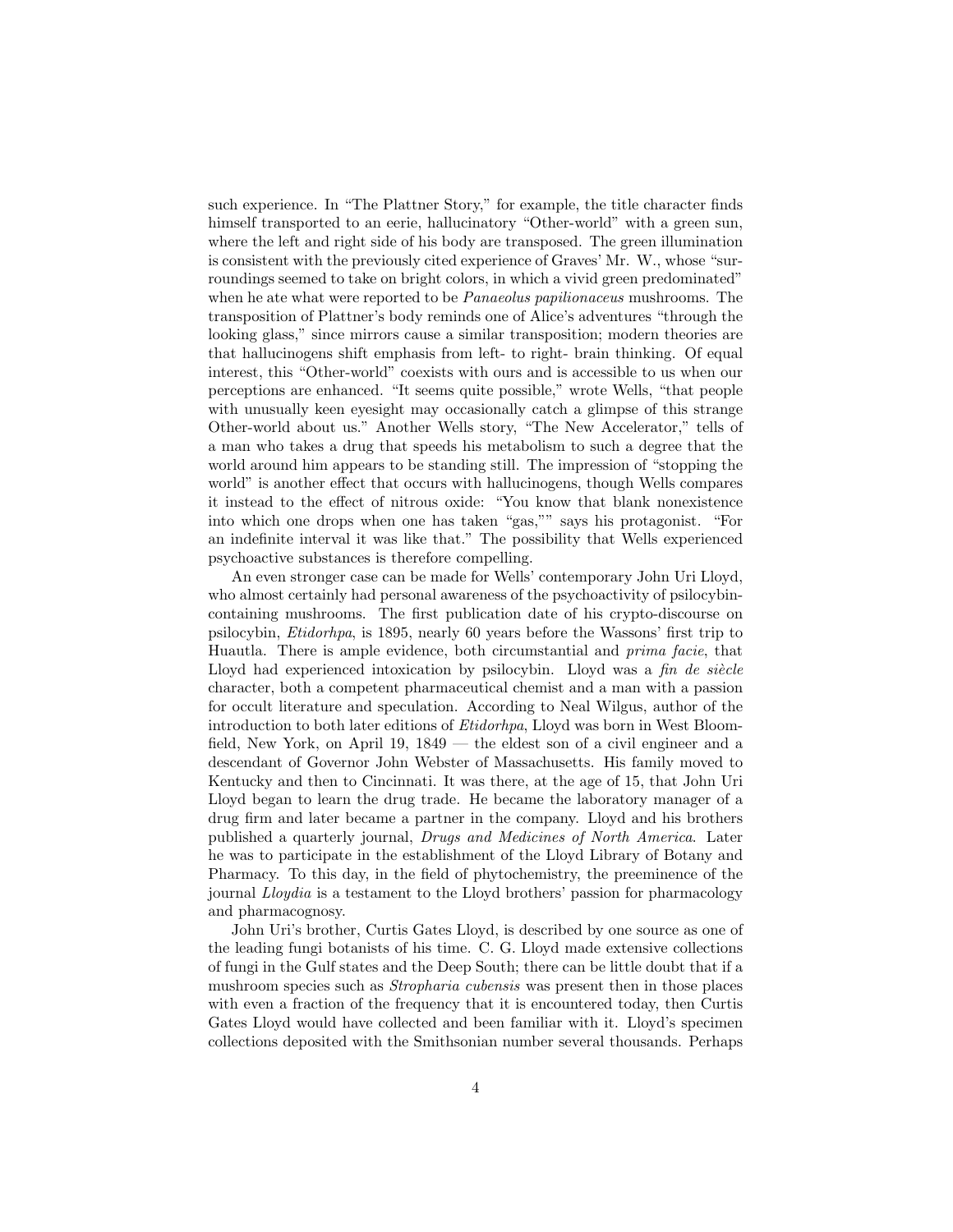an examination of those collections would yield specimens of psychoactive fungi and field notes concerning them.

In any case, it seems clear that John Uri Lloyd's bizarre hollow earth novel Etidorhpa was for him a kind of labyrinth at whose center he wished to place the apotheosis that he had personally experienced in his own peregrinations in the realm of gigantic fungi. For 41 pages (from page 235 to page 276 in the 1895 privately printed author's edition), Lloyd raves. He gives us not only his encounter with the anagrammatic mother goddess Etidorhpa (she is "Aphrodite" backward), but a theory of time that bears the unmistakable imprint of the mushroom philosophe. At the end of seven chapters devoted to a classic psychopompic initiation via visionary fungi, Lloyd places a footnote that lets the cat out of the bag:

If, in the course of experimentation, a chemist should strike upon a compound that in traces only would subject his mind and drive his pen to record such seemingly extravagant ideas as are found in the hallucinations herein pictured, or to frame word-sentences foreign to normal conditions and beyond his natural ability, and yet could he not know the end of such a drug, would it not be his duty to bury the discovery from others, to cover from mankind the existence of such a noxious fruit of the chemist's or pharmaceutist's art? To sip once or twice of such a potent liquid and then to write lines that tell the story of its power may do no harm to an individual on his guard, but mankind in common should never possess such a penetrating essence. Introduce such an intoxicant and start it to ferment in humanity's blood and it may spread from soul to soul, until, before the world is advised of its possible results, the ever increasing potency will gain such headway as to destroy or debase our civilization, and even to exterminate mankind.

And what are the extravagant ideas and hallucinations of which John Uri Lloyd wishes to speak? At the close of chapter 23, the hero of *Etidorhpa* is told to drink the juice of "a peculiar fungus." Our hero's guide minces no words: "He spoke the single word, "Drink," and I did as directed." The following three chapters are a virtual monologue on the methods of intoxication known to humanity worldwide and throughout history. The horror of inebriation and addiction is graphically depicted and reaches a climax in chapter 39, "Among the Drunkards." If these chapters are the obligatory hell experience of 19th century drug reportage, then chapter 40 is the paradisiacal apotheosis. It is also the climax of the book and contains the incident in which the hero confronts Etidorhpa. Indeed, J. Augustus Knapp's beautiful etching of her is tipped into this chapter. Her appearance and retinue sets off a cascade of florid (and psychedelic) Victorian prose:

Could any man from the data of my past experiences have predicted such a scene? Never before had the semblance of a woman appeared, never before had an intimation been given that the gentle sex existed in these silent chambers. Now, from the grotesque figures and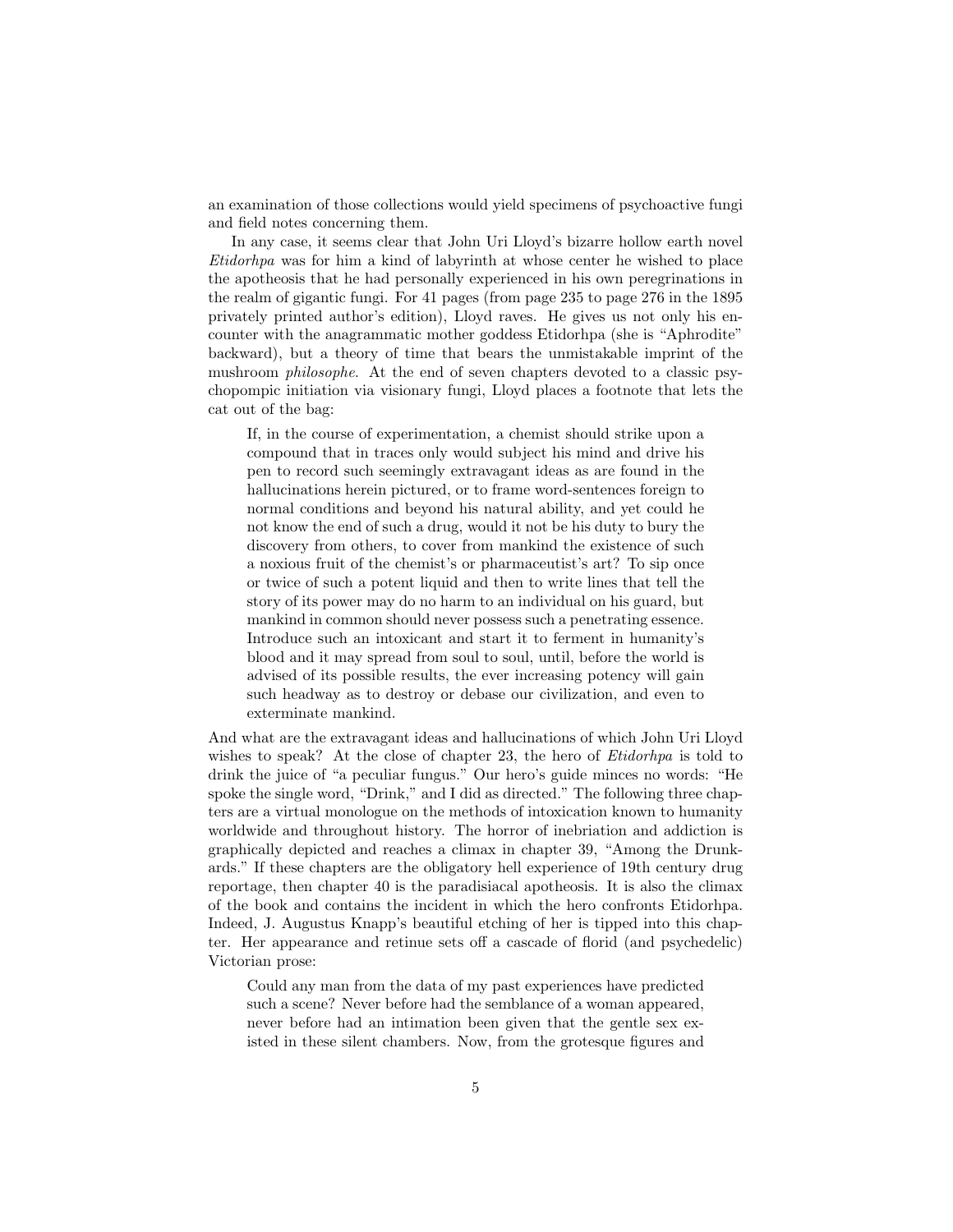horrible cries of the former occupants of this same cavern, the scene had changed to a conception of the beautiful and artistic, such as a poetic spirit might evolve in an extravagant dream of higher fairy land. I glanced above; the great hall was clothed in brilliant colors, the bare rocks had disappeared, the dome of that vast arch, reaching to an immeasurable height, was decorated in all the colors of the rainbow. Flags and streamers fluttered in breezes that also moved the garments of the angelic throng about me, but which I could not sense.

The band of spirits or fairy forms reached the rock at my feet, but I did not know how long a time they consumed in doing this; it may have been a second, and it may have been an eternity. Neither did I care. A single moment of existence such as I experienced seemed worth an age of any other pleasure.

The appearance of the goddess is quickly followed by reestablishment of the theme of suffering and terror as the hero imagines himself lost and wandering for days in an arid wasteland, at first tormented by the sun, later frozen by its absence. As this hallucination fades:

The ice scene dissolved, the enveloped frozen form of myself faded from view, the sand shrunk into nothingness, and with my natural body and in normal condition, I found myself back in the earth cavern, on my knees beside the curious inverted fungus, of which fruit I had eaten in obedience to my guide's directions.

At the beginning of chapter 42 the hero argues with his guide concerning the nature of what he has just experienced. The psychopomp speaks first:

"You ate of the narcotic fungus; you have been intoxicated."

"I have not," I retorted. "I have been through your accursed caverns and into hell beyond. I have been consumed by eternal damnation in the journey, have experienced a heaven of delight and also an eternity of misery."

"Upon the contrary, the time that has passed since you drank the liquid contents of that fungus fruit has only been that which permitted you to fall upon your knees. You swallowed the liquor when I handed you the shell cup; you dropped upon your knees and then instantly awoke. See," he said, "in corroboration of my assertion the shell of the fungus fruit at your feet is still dripping with the liquid you did not drink. Time has been annihilated. Under the influence of this potent earth-bread narcoto-intoxicant, your dream began inside of eternity; you did not pass into it."

These passages are more than sufficient to convince the open-minded reader that John Uri Lloyd, 19th century savant, pharmacist, occultist and author, had discovered the consciousness-expanding properties of psilocybin mushrooms, experienced them and then decided to suppress his discovery. Given Lloyd's obvious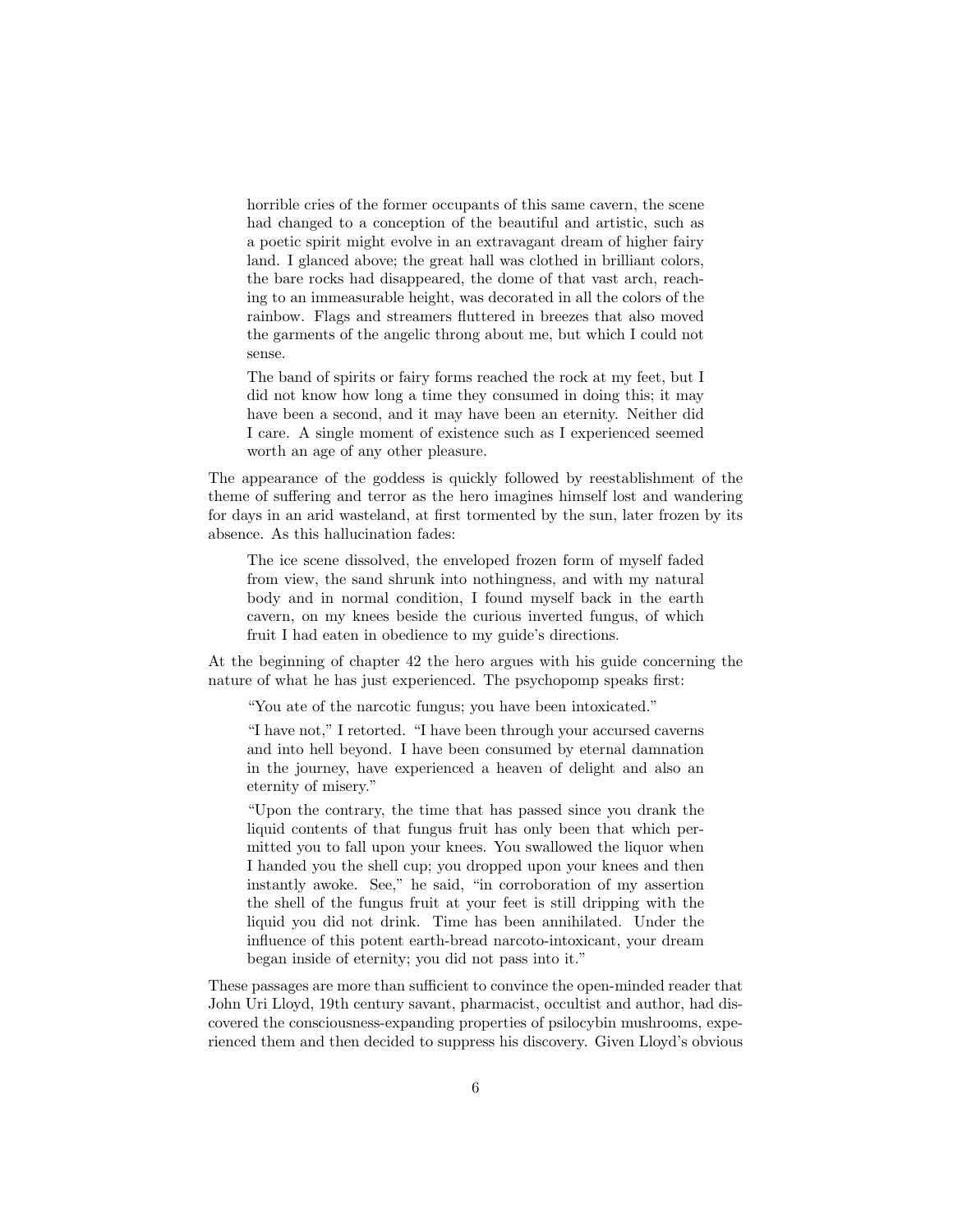ambiguity toward the visionary state, evinced by his diatribes against intoxication, and his love of word play, evinced by his reversing the letters in the name Aphrodite to create the title of his masterpiece, I am emboldened to put forth evidence that argues that Lloyd had a particular species of mushroom in mind, one that must have been very familiar to his botanist brother Curtis.

Facing page 116 in the author's 1895 edition is a magnificent full-page illustration of the hero and his guide making their way through a forest of enormous mushrooms. The caption reads "I was in a forest of colossal fungi." While examining this illustration and thinking about the letter reversal used to form the book's title, it occurred to me that perhaps the clue to the identity of the intoxicant that Lloyd was so concerned to suppress might be hidden anagrammatically in the captions of the full-page illustrations. "If such were the case," came the unbidden thought, "then the following full-page illustration may have a caption that can be manipulated to give the name of the secret source of the intoxicant."

That illustration (opposite page 130) again shows hero and guide, this time examining the face of a stony cliff of a crystalline mineral. The caption reads, "Monstrous Cubical Crystals." Anagrammatic manipulation is unnecessary. Out of the caption the letter groups STRO CUB jump out at anyone with any interest in ethnomycology. Stropharia cubensis is the species most likely to have been known to the botanical Lloyds!

Does this mean that the mystery has been solved? That all the pieces neatly fall into place? Quite the contrary. Stropharia cubensis was supposedly not named until its discovery in Cuba by the botanist Earle in 1906, nine years after the first publication of Etidorhpa! Are we dealing with an instance of prophetic vision, or an outlandishly improbable coincidence? Or would research show that the Lloyd brothers knew the work of Earle, knew even the name he would eventually propose for a new species of mushroom flourishing in the pastures of the American South and the Caribbean Islands? It is the kind of mystery that haunts research into the world of mycolatry, the kind of mystery that Gordon Wasson loved.

Wasson's interest in Lloyd is a matter of record, though he never, to my knowledge, wrote about him in his books. There is a file at the Valentina and Gordon Wasson Ethnomycological Collection at Harvard's Botanical Museum where Wasson saved newspaper clippings, letters, notes and other information for a second edition of Mushrooms, Russia and History that never materialized. In this file is a letter from a Mr. Bernard Lentz dated May 16, 1957, recommending that Wasson read Etidorhpa. A copy of Wasson's reply, dated June 4, 1957, is also on file. It reads in part: "I shall try to look the matter up when I have time. John Uri Lloyd — a well known name." Years later, in his forward to a bookseller's catalog, Wasson wrote the following:

There is one item in it [the catalog] that interests me especially: *Eti*dorhpa ("Aphrodite" spelled backwards), by J. U. Lloyd, a strange novel, or better a fantasy, first published in 1895, a novel that Michael Horowitz (the cataloguer) rightly says was a psychoactive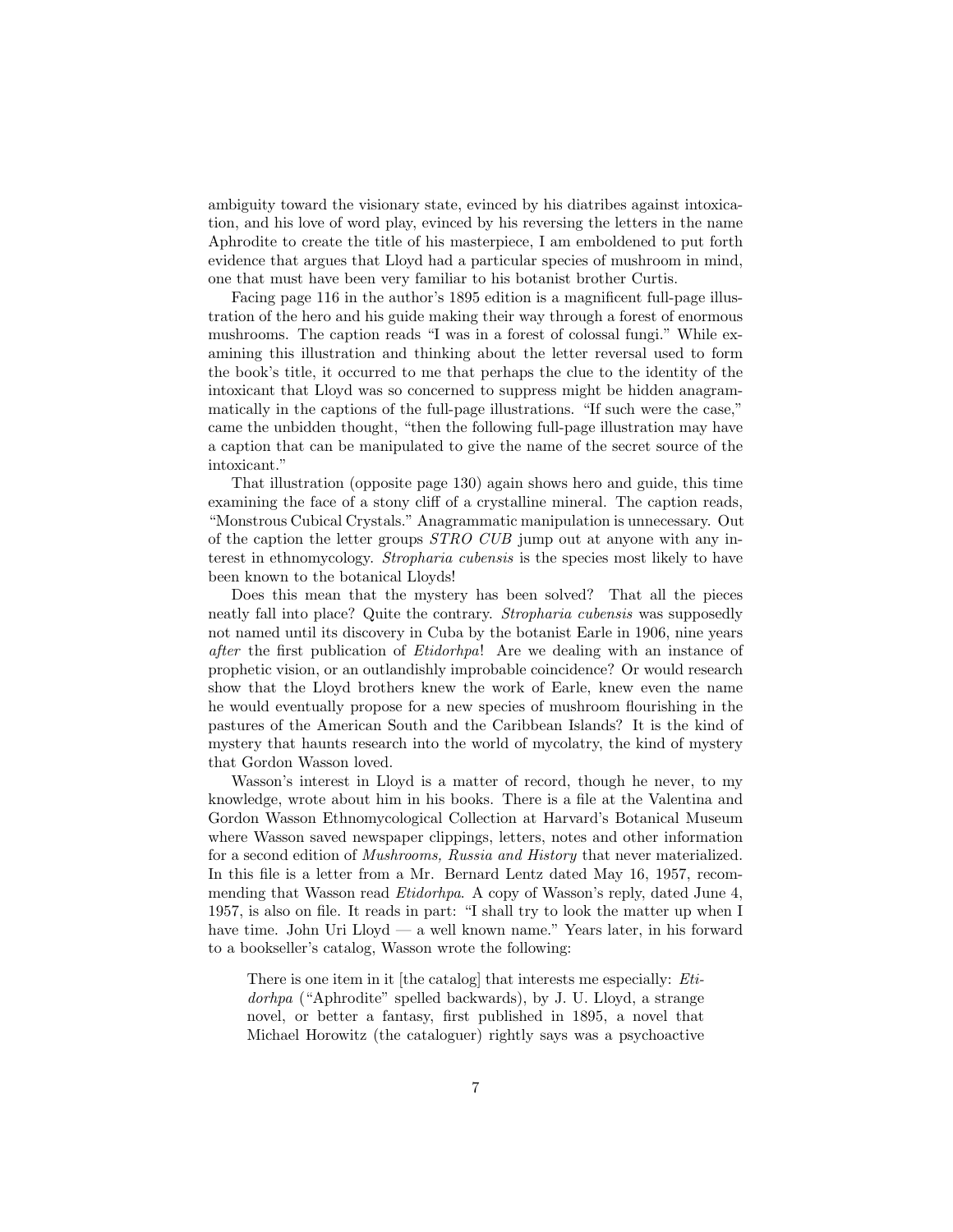mushroom tale. Where did Lloyd's ideas come from? He must have read carefully Captain John G. Bourke's Scatalogic Rites of All Nations, published in 1891, that immense and amazing collection of scatological materials. Lloyd's mushrooms are clearly not Amanita muscaria. Did he possess a copy of that rarest of all entheogenic books, by the famous English mycologist M. C. Cooke, The Seven Sisters of Sleep, a book that Cooke never referred to in his later mycological writings? Here is indeed a manual of psychoactive drugs, published almost 120 years ago! Nor was it included in the bibliography of his writings published on his death. How did Lloyd hit on this mushroom fantasy? Is there latent in our society a memory of mushroom use, long, long ago, a subliminal memory that crops out in Lloyd's tale, also in Alice in Wonderland? The suggestive shapes and delicate changing colors of mushrooms, their sudden appearance and disappearance, the endless diversity in their odors, one for each species — all support a mushroom mythology that is backed up, when one knows about it, by the compelling entheogenic potency residing in some of them.

Again, as with Carroll and Wells, Wasson failed to admit the possibility that Lloyd's insights were based on personal experience; but neither did he rule it out. The matter thus remains to be resolved by a new generation of ethnomycologists — or literary archeologists.

Finally, we turn to a work of the 20th century overlooked by Wasson. In the May 1915 issue of the Irish Ecclesiastical Record a piece appeared, written by an A. Newman, titled "Monsieur Among the Mushrooms." This piece purports to be a nonfiction recollection of a person known to the author. "Monsieur Among the Mushrooms" was reprinted in 1917, one piece among many, in a book titled Unknown Immortals in the Northern City of Success by one Herbert Moore Pim, apparently a minor essayist and journalist of the time. Pim in his preface thanks the editors of the Irish Ecclesiastical Record for permission to reprint "Monsieur," so we can be confident that Pim is A. Newman.

While the mushrooms described in "Monsieur" are not overtly psychoactive (except, perhaps, as a fetish), the story is relevant to our discussion for being 1) the record of a person with an appreciation of mushrooms on a cosmic scale and 2) the earliest known instance of a modern cult of mushroom users. Pim says in his preface:

The original of "Monsieur Among the Mushrooms" is alive and prosperous. He is a perfectly amazing person, a man of considerable fortune, who has, I believe, been detained in an asylum on several occasions. He conducts a large business during the daytime; but he may be discovered at four or five o'clock in the morning, pouring forth a stream of brilliance and holding men in the cold street against their will. His brain works with such rapidity that he has constructed a language of his own, by means of which only the absolutely essential thought is presented to the hearer. I have seen calm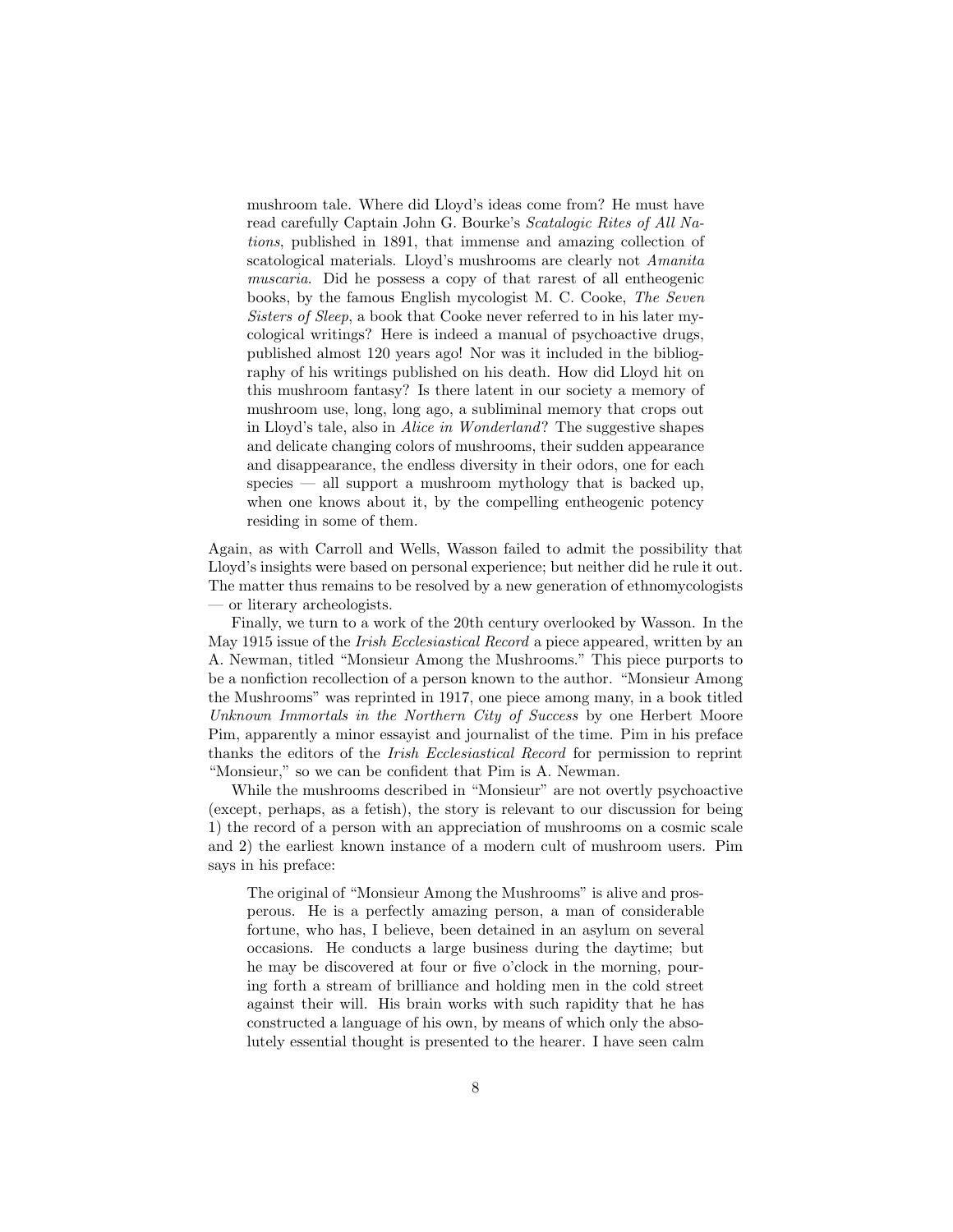men whipped into fury when they found themselves simply swept off their feet in argument with my model.

In "Monsieur" I have drawn him exactly as he exists, save in the matter of the physical description. Apart from that fact, there is nothing exaggerated; and the debate between Monsieur and the members of the committee is almost as true as a description of such a debate could be. There you see my model and his method.

"Monsieur Among the Mushrooms" is a recollection of a remarkable personality, we might say an obsessed personality, who has been committed to an asylum because of his unusual ideas concerning fungi. In the piece, Monsieur argues that he is sane before the release committee of the asylum in which he resides; but before that Pim informs us of the remarkable philosophy and history of his model, as he calls him:

Here it was that Monsieur learned how the mushroom might be persuaded to grow; and here it was that for many days he toiled unobserved, appropriately attired in black, with a light heart and a somewhat lightened purse. And in those first, fresh, active days he found time even to press his theory upon others as a physic to be received in small measures, while the giver retains something, if it even be the bottle. And so it came that, in a little while, there arose a respectful company of believers.

"How great, indeed," Monsieur would exclaim, "is the mushroom! It has claimed the round world for its habitation; and when man rears his cities of stone it demands of him that even in the heart of cities it shall be given space to express itself in silence."

There was the world itself to be considered. For presently it put its claw into its own stomach, where Monsieur and his disciples were digesting wisdom, and demanded to know the reason for an aesthetic appreciation of a commodity interesting only for its commercial value.

Needless to say, a hearing was held, its conclusions forgone:

And who can forget the genial and superior smile which rested upon the faces of his judges? The mushroom was the all-powerful exception! Just so. Who could doubt it? But for such as believed in it there had been made complete provision.

"But how," exclaimed Monsieur, "shall I make progress in my investigation?"

He was assured with gentleness that, even though placed extra muros, he should have "every facility," "ample scope," and that, above all, he might hope to be well again.

"But to what end?" he interrupted.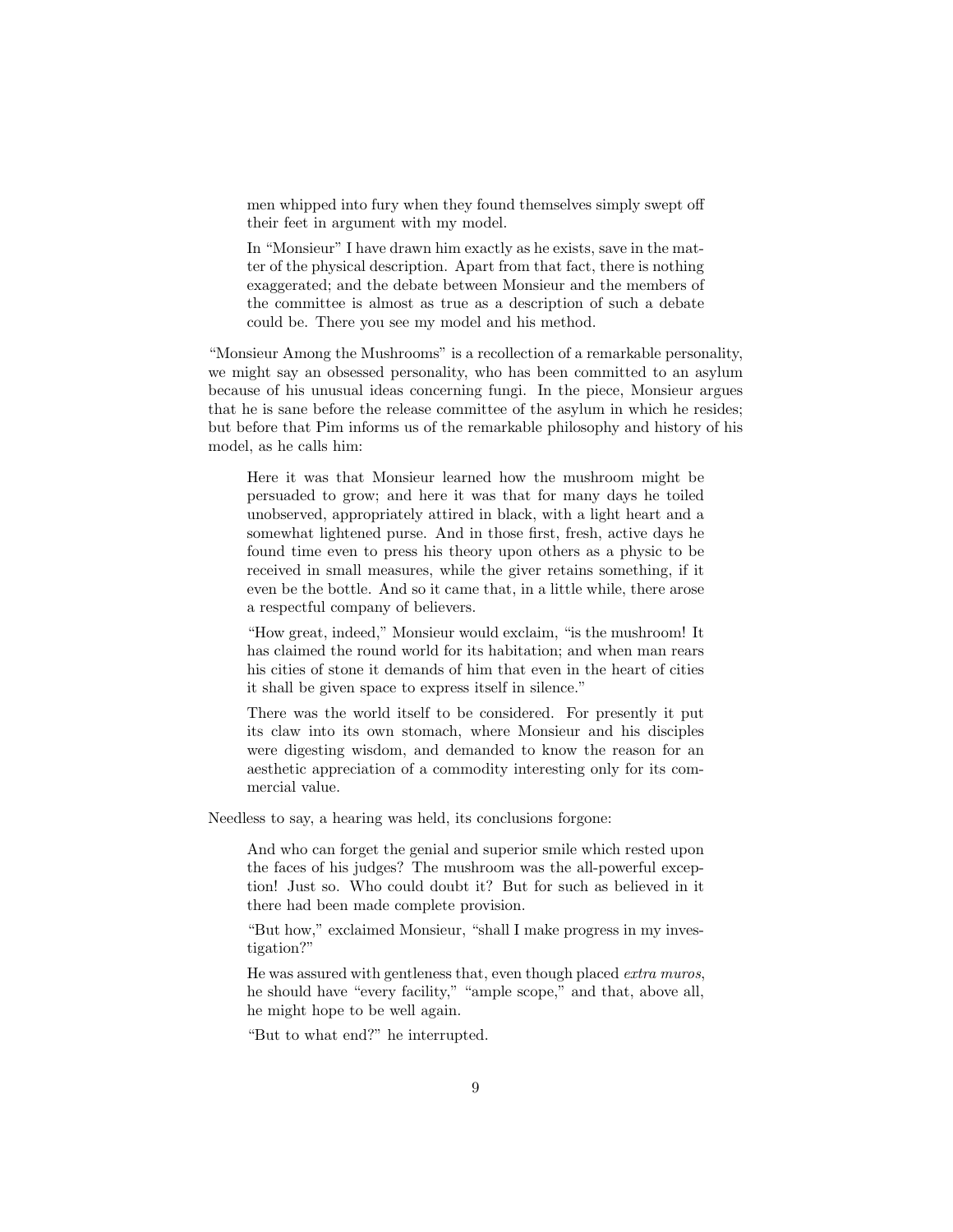"In order," it was explained to him, "that you may be in harmony with the maiority."

"But the majority here are mushrooms! Man, their toy, is nowhere. It is he who is extra muros!"

A virtual prisoner, Monsieur spends his days in the asylum contemplating the irony of his situation and ultimately hatches a plan of escape. His asylum musings revolve around only one theme:

With his knowledge of the mushroom he was all-powerful. Behind the material which witnessed to a supremely strong exception, there was the energy of mind that drove and guided, swept aside and conquered. And in the mushroom itself there was unity without contact. The mushroom was, indeed, a giant body torn and strewn over the earth. There was the fungus of the hair. There was that which, by its shape, clearly proved the existence of the brain. There was a form which made certain that the egg was the origin of that which it contained. There was the manifestation of that which generates. And there was a growth which appertained to the lower animals. There were many things besides: the star-like eyes, from which the sun and moon derived their radiance; the great masses of body and limb; the fingers and the features; the mouth that devoured. There was the warrior from whose wounds blood could flow. There was that which indicated the cellular structure of the human body, and indeed of all living things. And yet all this was incalculably strong, and all this was inexplicably united.

Eventually Monsieur effects a daring, mushroom-assisted escape. Then we are told in a footnote:

He lived for some time under the protection of the keeper of a plant nursery, who had become so enthusiastic a believer in the doctrine of the Mushroom that he painted his glass-houses with a black lightexcluding fluid and cultivated the mushroom reverently. A primitive worship had already developed when Monsieur was restored to his followers. I have reason to believe that he prepared to encourage this, and in some respects to modify it. But the world interfered. There is a journal before me which records frequent attacks upon the glass-houses; and there are references to search parties from the asylum. I am enabled to trace the purchase of a sailing ship by the keeper of the plant nursery and the embarcation of Monsieur and his followers upon this ship, the hold of which contained mushroomspore bricks. After that I have no reliable evidence.

Aside from the early date of its composition, what makes "Monsieur Among the Mushrooms" so interesting is that it purports to be a factual account of a group of people, informed as to the transformative power of the mushroom and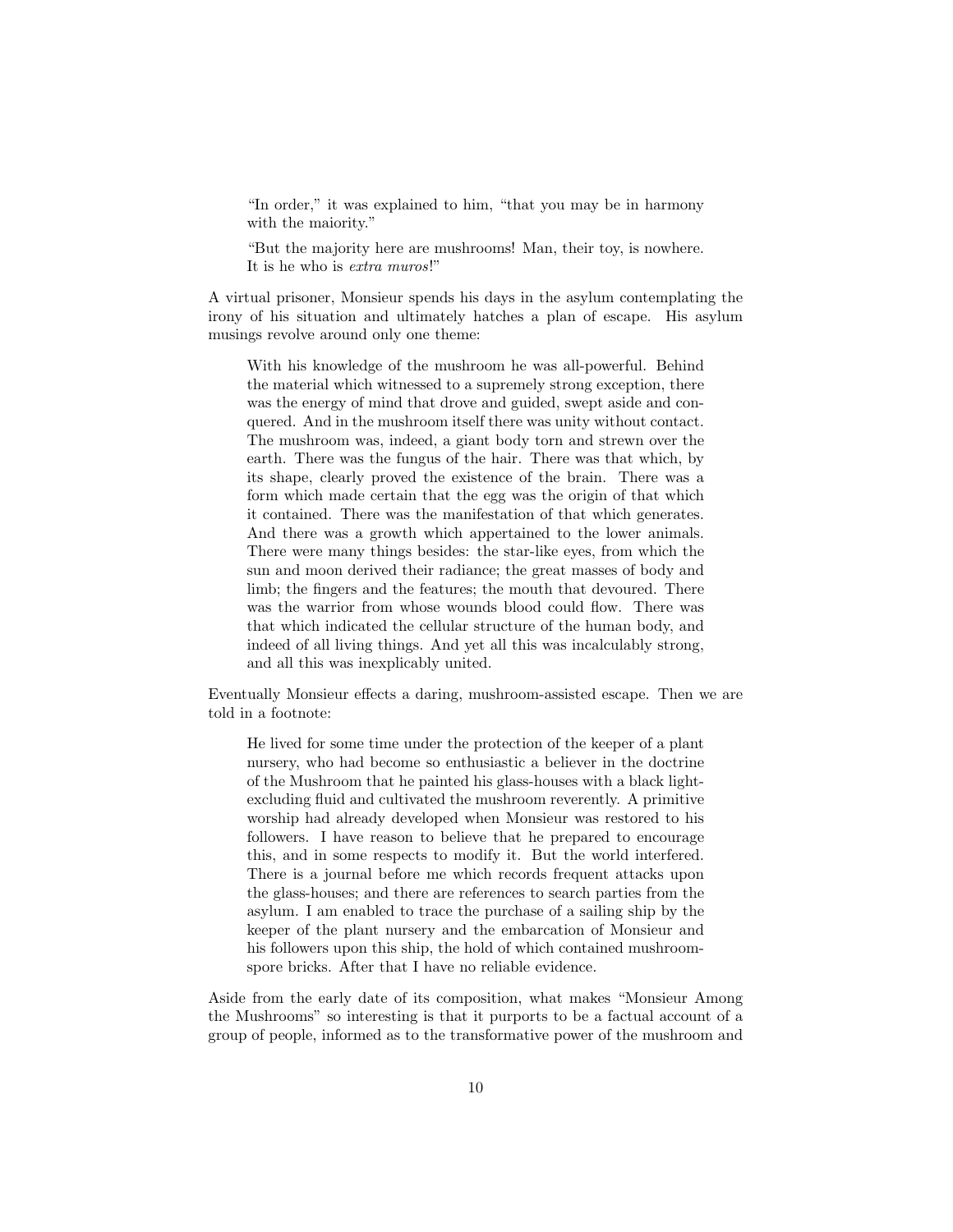united around a leader and a set of cult practices. It is difficult to believe that Pim would have given such a central philosophical role to mushrooms had he not been aware of the visionary experience imparted by psilocybin-containing species.

Perhaps Pim had read Etidorhpa. The book was very popular in its time, having influenced no less a personage than Howard Phillips Lovecraft, the inventor of "cosmic horror" science fiction and the Cthulhu mythos. Lovecraft makes reference to Etidorhpa in material contained in his Selected Letters and Marginalia, noting for instance that his visit to the Endless Caverns in Virginia made him think "above all else, of that strange old novel Etidorhpa once pass'd around our Kleicomolo circle."

Ultimately we are left with a number of unanswered questions: who was the mysterious Monsieur and where and how did he discover the psychoactive properties of mushrooms? Was Monsieur actually Herbert Moore Pim himself? Are there other written records concerning this remarkable career? Into what asylum was Monsieur placed? What "journals" did Pim refer to as describing the attacks on the glasshouses of Monsieur's benefactor? And finally, what became of Monsieur, his writings and his disciples? All fascinating questions, answers to which would serve to illuminate the real status of awareness of psilocybin in the pre-Wasson era.

Finally we come to the notion of those precursors of Wasson who were his peers, for no one's thought grows in a world devoid of its self-reflections. The most apparent initiatory influence on Gordon Wasson in the matter of mushrooms was certainly his wife, partner and codiscoverer Valentina:

Suddenly, before I knew it, my bride threw down my hand roughly and ran up into the forest with cries of ecstasy. She had seen toadstools growing, many kinds of toadstools. She had not seen the like since Russia, since 1917. She was in a delirium of excitement and began gathering them right and left in her shirt. From the path I called to her, admonished her not to gather them: they were toadstools, I said, they were poisonous. . . I acted the perfect Anglo-Saxon oaf confronting a wood nymph I had never before laid eyes on.

Valentina and Gordon Wasson were influenced in the direction of their mushroom studies by Robert Graves, quoted above. Graves discusses Wasson in a number of essays published together as Difficult Questions, Easy Answers. In one of these, "The Two Births of Dionysus," Graves writes:

Wasson began his career as a journalist without any university education (which may account for the preservation of his genius), became a Wall Street reporter, was taken over by J. P. Morgan & Co. as their press agent and soon elevated to Vice President when his extraordinary understanding of business became apparent. Similarly with his second profession: he began as an amateur mycologist and has since become the acknowledged founder of the huge, immensely important new science, ethnomycology. Whenever I pick up strange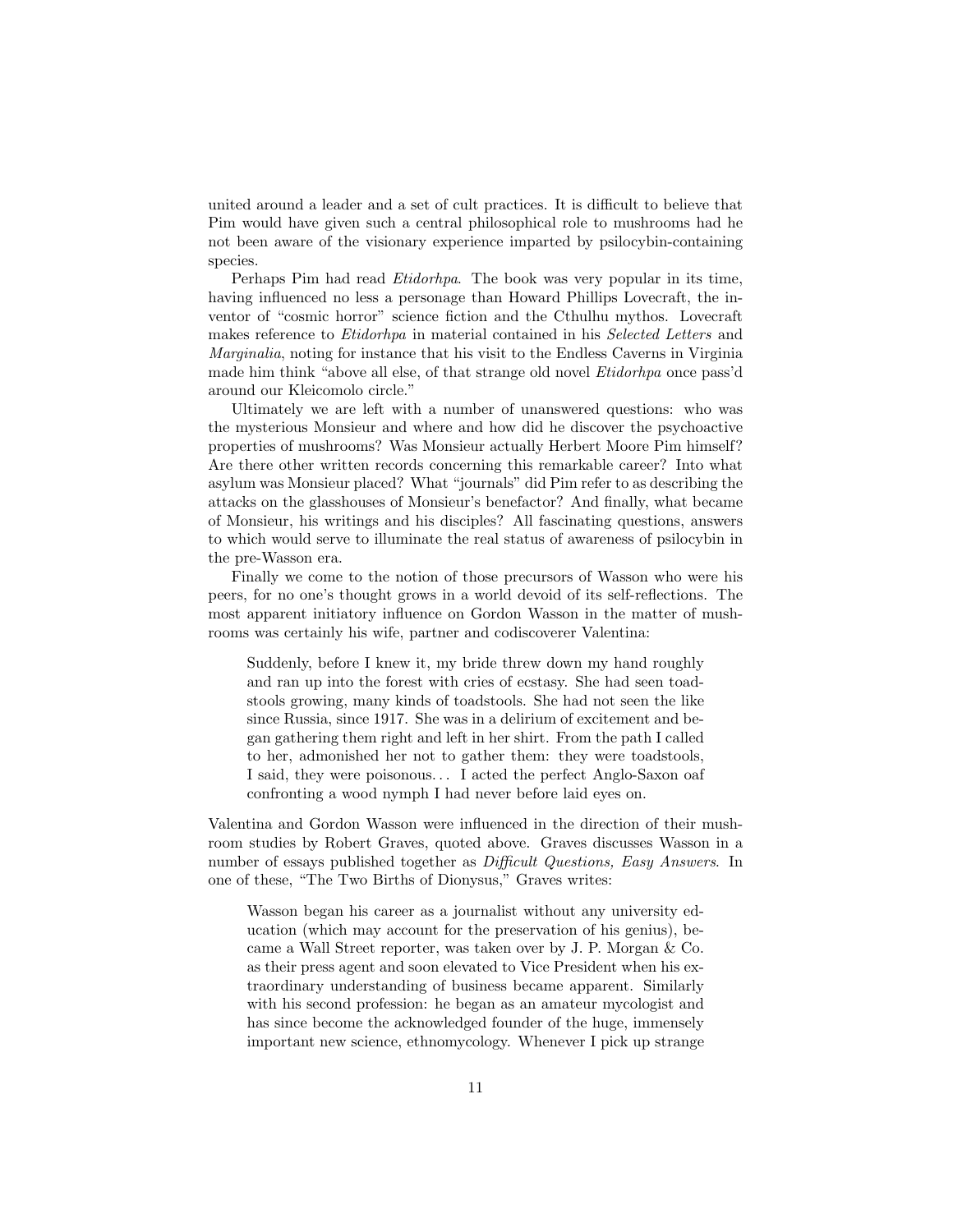news of mushrooms, as often happens, I send it to him for filing. It had been a chance bit of information that I passed on to him in the early '50s that prompted him to investigate the mushroom oracles of Mexico.

Robert Graves' writings on mushrooms, poetry and mythology deserve a wider audience. His thought runs in a parallel stream to that of Wasson, and each illuminates the other. Graves' Food for Centaurs and Difficult Questions, Easy Answers are rich with thought and imagery directed toward understanding the psychedelic experience.

Graves' last sentence above is fascinating. "It had been a chance bit of information that I passed on to him in the early '50s that prompted him to investigate the mushroom oracles of Mexico." Graves is casually referring to the pivotal incident in the reemergence of Western civilization's discovery of visionary ecstasy through psilocybin. One can only wonder just where Robert Graves had picked up this "chance bit of information." Quite by coincidence I ran across a passage in an unlikely source that may shed light on this.

In discussing Sufi techniques of word play, Idris Shah in his book The Sufis makes the following comments:

The Arabic word for a hallucinogenic fungus is from the root GHRB. Words derived from the GHRB root indicate a knowledge of the strange influence of hallucinogenic fungi.

Shah goes on to quote from the Sufi ecstatic Mast Qalandar. After analyzing the text, Shah concludes:

The usages of these words, though not incorrect, are so unusual (because there is so often a conventional word more apt in such a context) that there is absolutely no doubt that a message is being conveyed to the effect that chemical hallucinogens derived from fungi provide an undeniable but counterfeit experience.

In the world of ethnomycology the news of an Arabic or Sufi mushroom cult, ancient or modern, would be of great interest. Shah denies the possibility that Sufis used mushrooms, but his very denial is the first time I have heard such a thing suggested. The gentleman doth protest too much. Something in this reminded me of a passage in Graves' essay "The Two Births of Dionysus" mentioned above, wherein he explicitly mentions his own awareness of Stropharia:

[Wasson] with his Russian wife had made me aware that Stropharia, a small [sic] mushroom growing on cow dung, possesses much the same properties, and whispered news comes to me that this was still used for sacred purposes in India where it grew on the dung of sacred cows.

It appears to me that Graves learned about mushrooms from Idris Shah. Indeed the introduction to Shah's book The Sufis is written by Graves! At one point